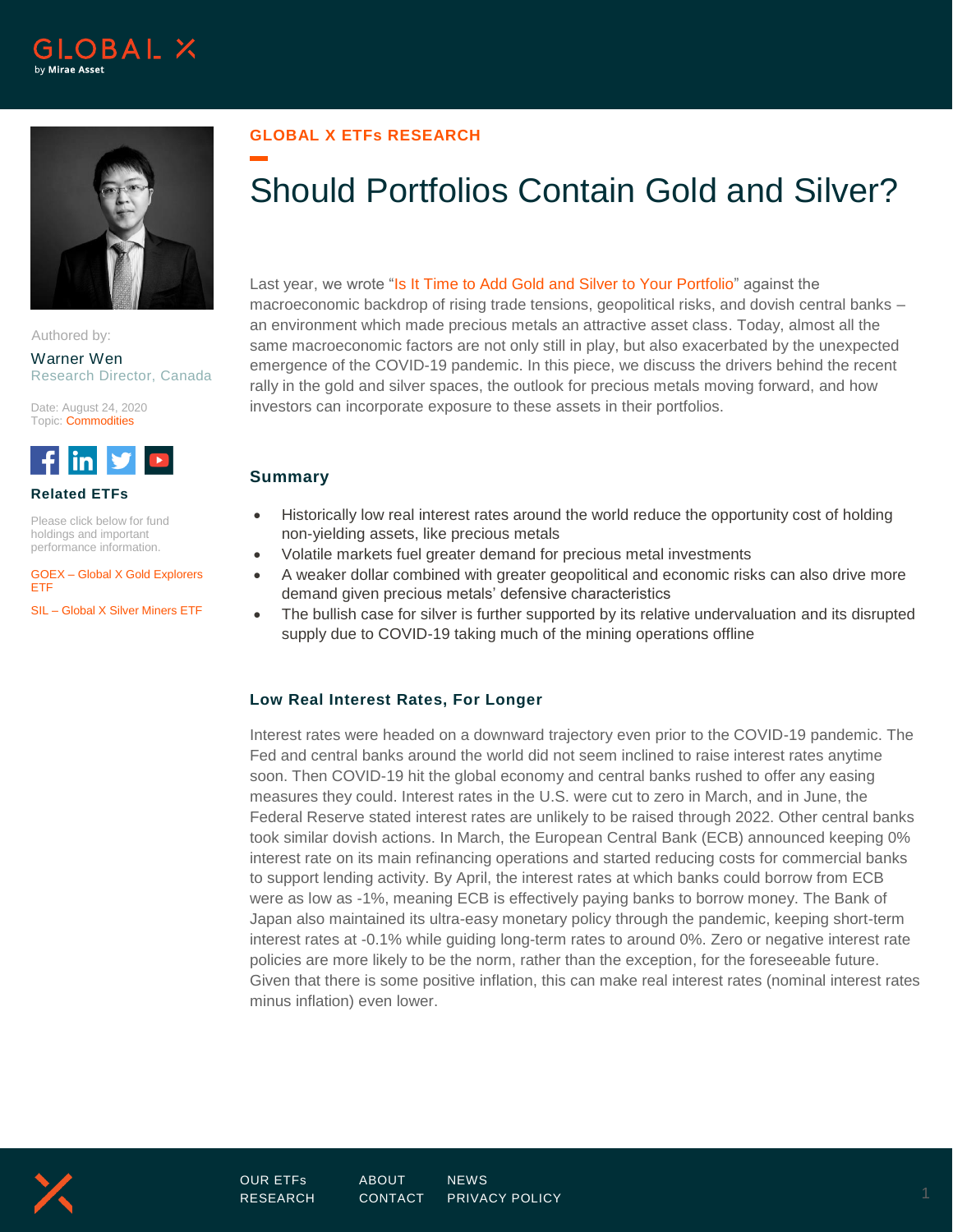

# 10-YEAR REAL INTEREST RATES (%) FOR MAJOR DEVELOPED ECONOMIES

Source: Global X ETFs, FRED, OECD (as of June 30, 2020)



Precious metals like gold and silver are non-yielding assets – they don't pay a dividend or income to investors. When real interest rates are higher, this means the opportunity cost of holding gold and silver is higher. All else equal, an investor may prefer to buy a 10-year treasury than gold if the real yield on the 10-year is 2% and the yield on gold or silver is zero. But in the current environment, with zero or negative real interest rates, the opportunity cost for investors to hold precious metals is negligible. In fact, with negative real rates, holding precious metals may even be preferable, as no yield is better than an expected decline in real value.

#### **Volatile Markets Fuel Greater Demand for Precious Metal Investments**

In the past few months, record inflows into precious metals investment funds signaled growing demand among the investment community. Gold commodity ETFs in the U.S., for example, pulled in \$7.3 billion in April 2020, the highest monthly inflow ever. In July, the same group of ETFs recorded the second-best month ever with \$6.7 billion net inflows. Prior to this year, 2019 saw the largest ever annual net inflows to gold and silver commodity ETFs, totaling \$10.9 billion. Through the first seven months in 2020, the category already pulled in \$33.8 billion in net inflows, more than three times the record 2019 annual haul.<sup>1</sup>

# **GOLD AND SILVER COMMODITY ETF FLOWS**

Source: Global X ETFs, Bloomberg. Data for full-year 2019 (1/1/2019 to 12/31/2019) and Jan-Jul 2020 (1/1/2020 to 7/31/2020).



In fact, global gold demand for investment purposes stands at 53.5% of total demand in H1 2020, larger than any other category by purpose, including jewelry (27.5%), central banks and other

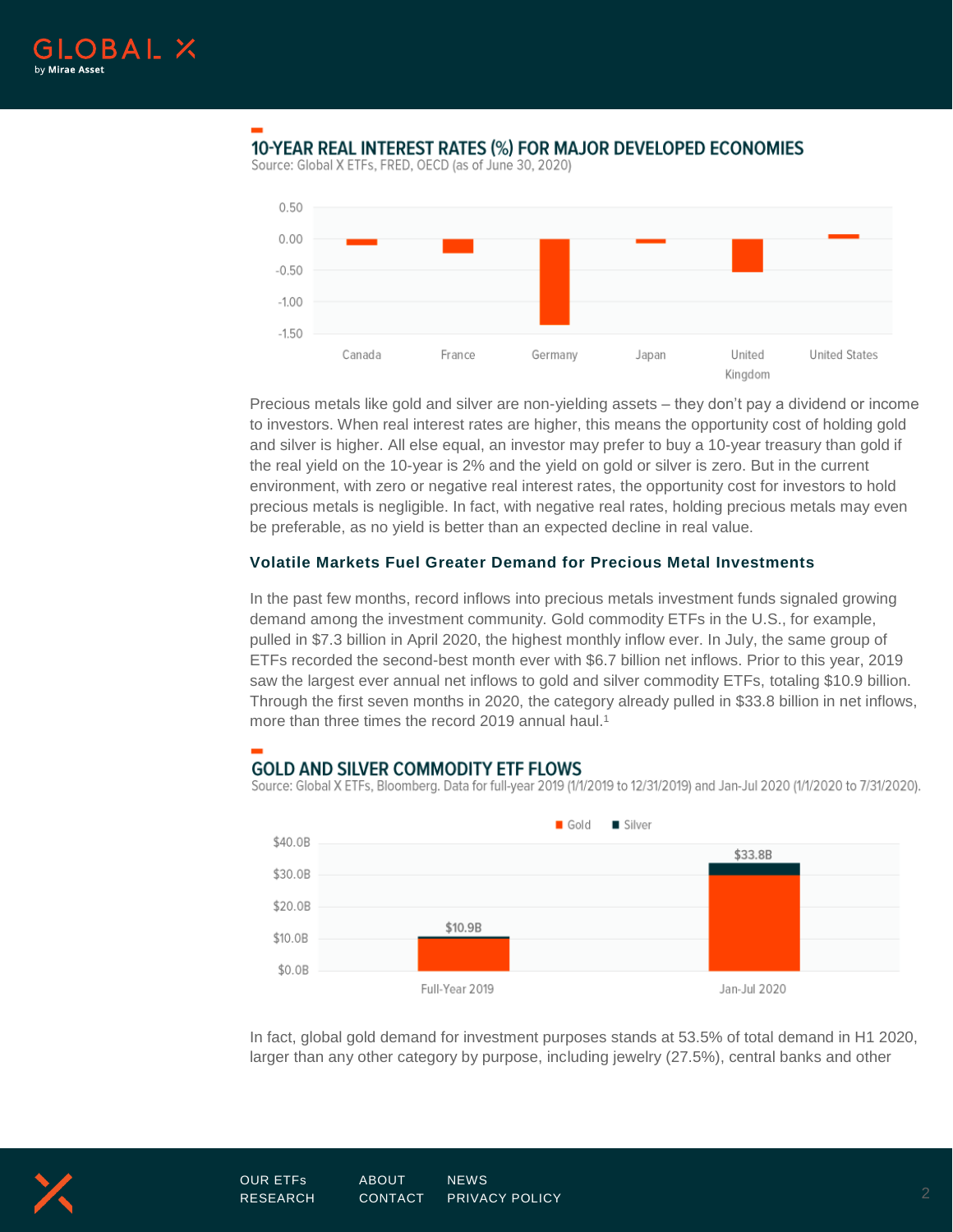

institutions (12.4%), and technology (6.7%). <sup>2</sup> The current investor sentiment flocking to precious metals are likely to provide a tailwind for the asset class.

For silver, the demand story is a bit more nuanced than gold given that silver normally derives more than half of its demand from industrial applications, while the other half is attributed to its precious metal qualities. As investors position their portfolios for a drop in the markets, precious metal demand for silver increases, while industrial demand tends to fall. The net effect appeared to be more negative in the early part of the year, as reflected by -16% change in silver price in the first four months of 2020 compared to +11% for gold in the same period.

## **GOLD AND SILVER PERFORMANCE YEAR-TO-DATE**



Source: Global X ETFs, Bloomberg data as of 8/6/20. Gold and silver prices are in U.S. dollar per ounce.

However, the more recent rally in silver – including the biggest monthly rally since 1980 - saw the metal's price touch a six-year high and surpass gold in terms of year-to-date performance, through the end of July.

#### **More Demand Ahead?**

Precious metals, as a type of defensive assets due to their low correlations to traditional risk assets, can expect more demand as the U.S. dollar weakens and geopolitical risks continue to evolve. While the dollar is still about 30% higher than its Great Recession lows, it has lost nearly 10% in value since mid-March, as measured by the U.S. Dollar Index. Currently the U.S. Dollar Index is sitting at a two-year low. One might argue the utility of gold as a store of value and inflation hedge means that, by definition, its theoretical value as quoted in U.S. dollars should increase when the macroeconomic conditions lead to a weakening dollar.

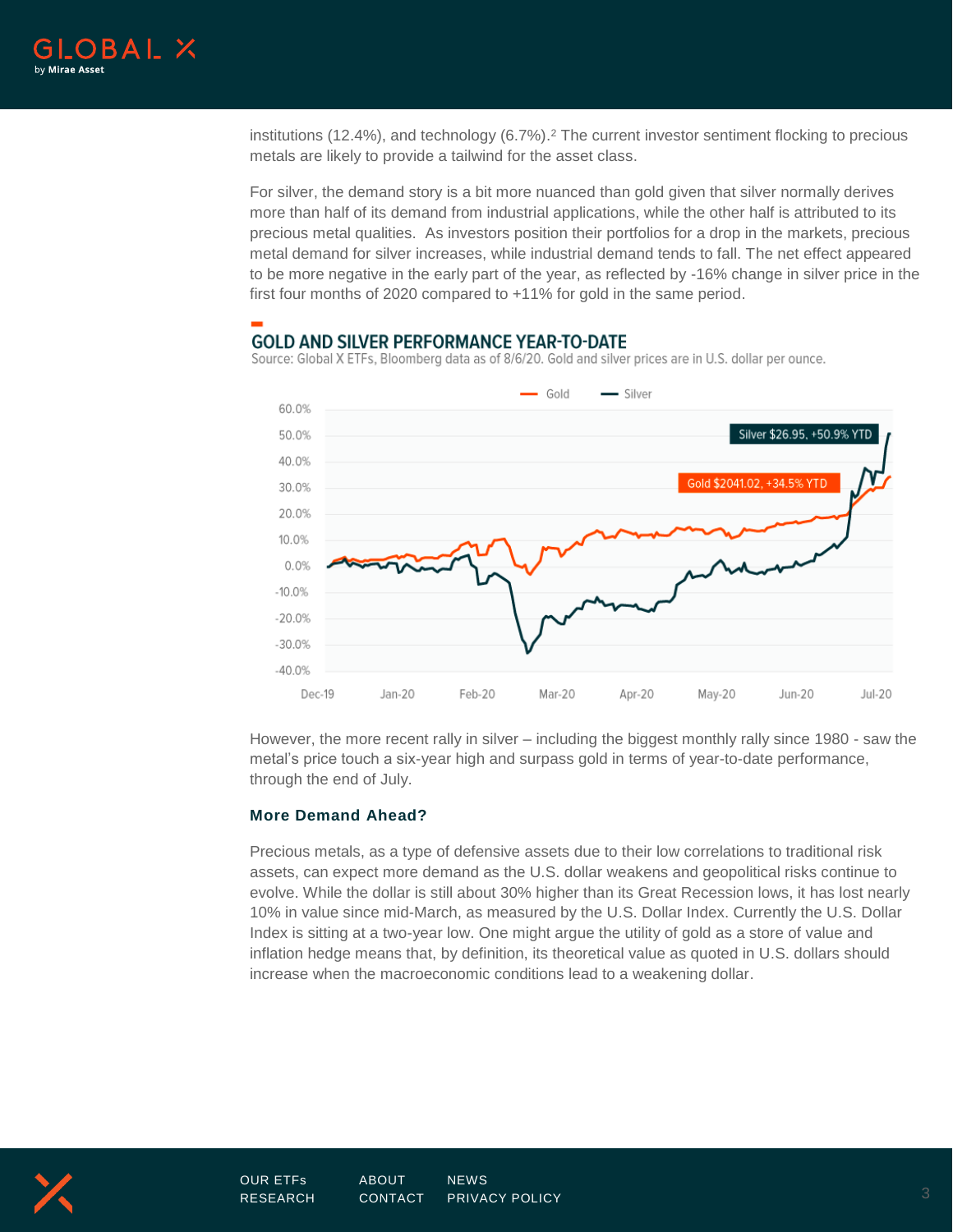

# **U.S. DOLLAR INDEX 10-YEAR HISTORY**

Source: Global X ETFs, Bloomberg data from 7/1/10 to 8/6/20.



The weakness of the dollar is likely to remain top of mind for investors. To support and revive the pandemic-hit economy, the U.S. has rolled out trillions of dollars' worth of fiscal stimulus, with more expected to come. This essentially requires more "money printing" and could potentially trigger higher inflation in years to come. Along with a near-zero interest rate policy, the Fed is expected to have an "inflationary bias" during the economic rebuild, which means a higher tolerance for inflation. The unintended consequence might just be a prolonged period of negative real rates and a depreciating U.S. dollar, both of which are seen as positives for precious metals.

Geopolitical risks further spur demand for precious metals, particularly concerns around renewed U.S.-China tensions. Within the last two weeks of July, the U.S. forced the closure of the Chinese consulate in Houston, followed by China seizing the U.S. consulate in the city of Chengdu in retaliation. Following through with his previous threat, President Trump signed an executive order on August 6 that would effectively ban the Chinese owned app, TikTok, in 45 days. The President issued the order under the International Emergency Economic Powers Act, a law that allows the President to regulate international commerce after declaring a national emergency in response to any unusual or extraordinary threat to the U.S.

Regardless of the presidential election results in November, both Democrats and Republicans appear to be toughening their stances on China, implying tensions are likely to continue. In a speech given on July 23, 2020, U.S. Secretary of State Mike Pompeo called a more assertive approach to China the "mission of our time." While President Trump claims he's been tougher on China than any other president, the Biden campaign says the U.S. needs to repair relationships with allies and rally the international community to form a united front against China. Undoubtedly, the U.S.-China relations have deteriorated to the worst in decades over a series of disputes, from trade and technology, to COVID-19. The clash of the world's top two economies would give plenty of reason for markets to be concerned about inherently higher systematic risk, while defensive assets such as gold and silver could shine.

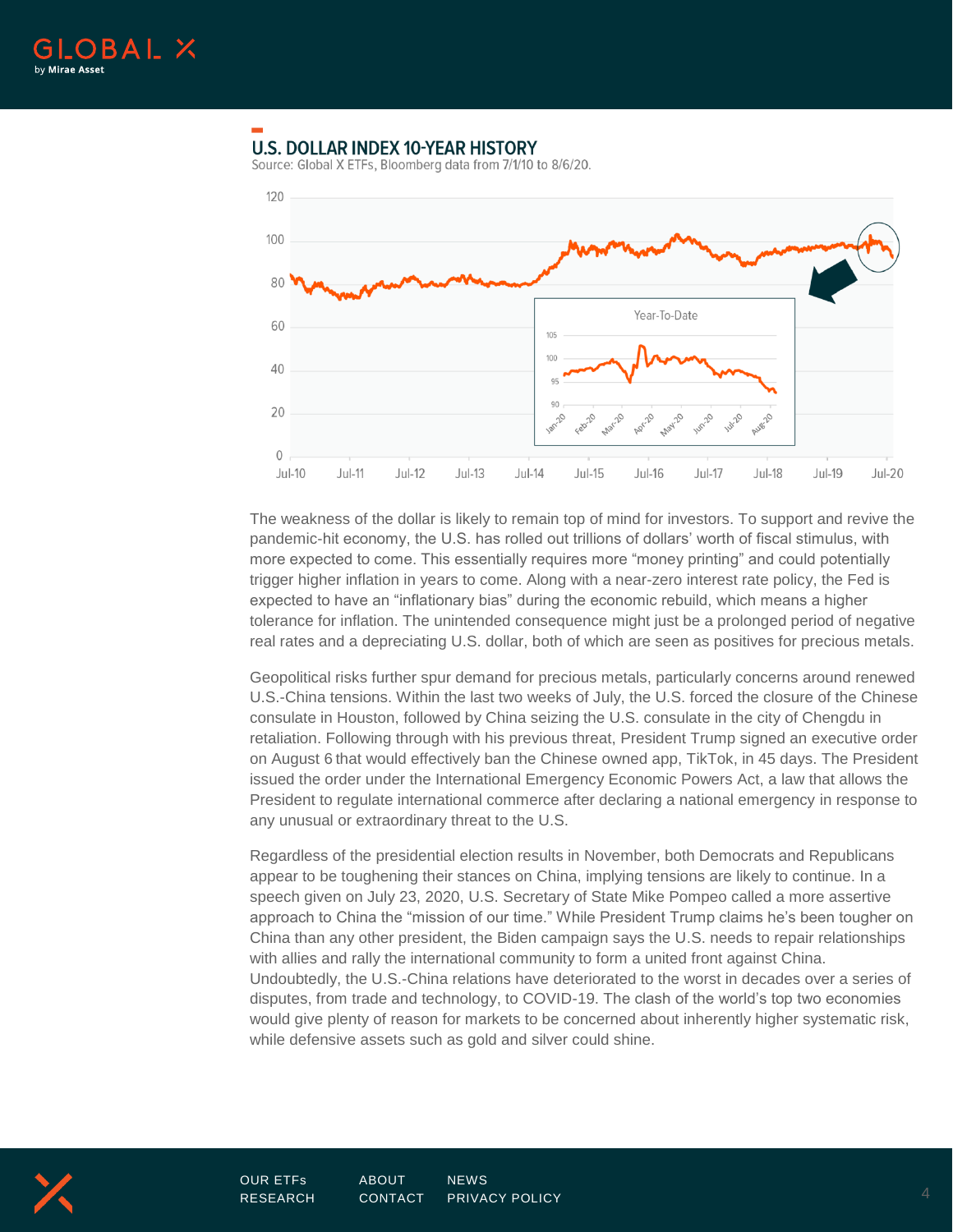

#### **Relative Undervaluation of Silver Bodes Well for More Potential Upside**

As investors wonder whether we are early or late in the precious metals rally, it may make sense to compare the relative value between gold and silver. As we [discussed](https://www.globalxetfs.com/silver-explained/) previously, the gold/silver ratio measures how many ounces of silver would be required to purchase one ounce of gold, based on their current market price. The higher the ratio, the more undervalued silver appears to be relative to gold. Over the past 20 years, the average ratio is 66, but today, the ratio is still above 80, even after a strong recent rally by the metal. For this ratio to converge with its long-term average, silver would have to outperform gold substantially.

## **GOLD/SILVER RATIO 20-YEAR HISTORY**

Source: Global X ETFs, Bloomberg monthly data from July 2000 to July 2020.



#### **Supply Constraints May Further Support Silver Prices**

One important driver for the bullish case for silver is the disrupted supply of the commodity due to COVID-19, combined with recovering demand in key markets like China as parts of the global economy come back online.

Latin American countries – which account for more than half of global silver production – experienced two waves of mine shutdowns due to COVID-19 cases flaring up. The Silver Institute predicts a 13% decline in mined production from Latin America this year, with global supply set to shrink 7.2%.<sup>3</sup> The Silver Institute also currently predicts a silver market deficit for 2020, the first time in the past five years.

Furthermore, keep in mind the effect of a surging silver price on restoring more overall supply is quite limited, despite the incentive a high silver price should present to producers. This is because a majority of silver output actually comes in the form of a [byproduct of mining other](https://www.globalxetfs.com/silver-explained/)  [metals,](https://www.globalxetfs.com/silver-explained/) such as copper, lead and zinc. Unlike silver, these base metals prices have remained low, which means producers have little incentive to ramp up production.

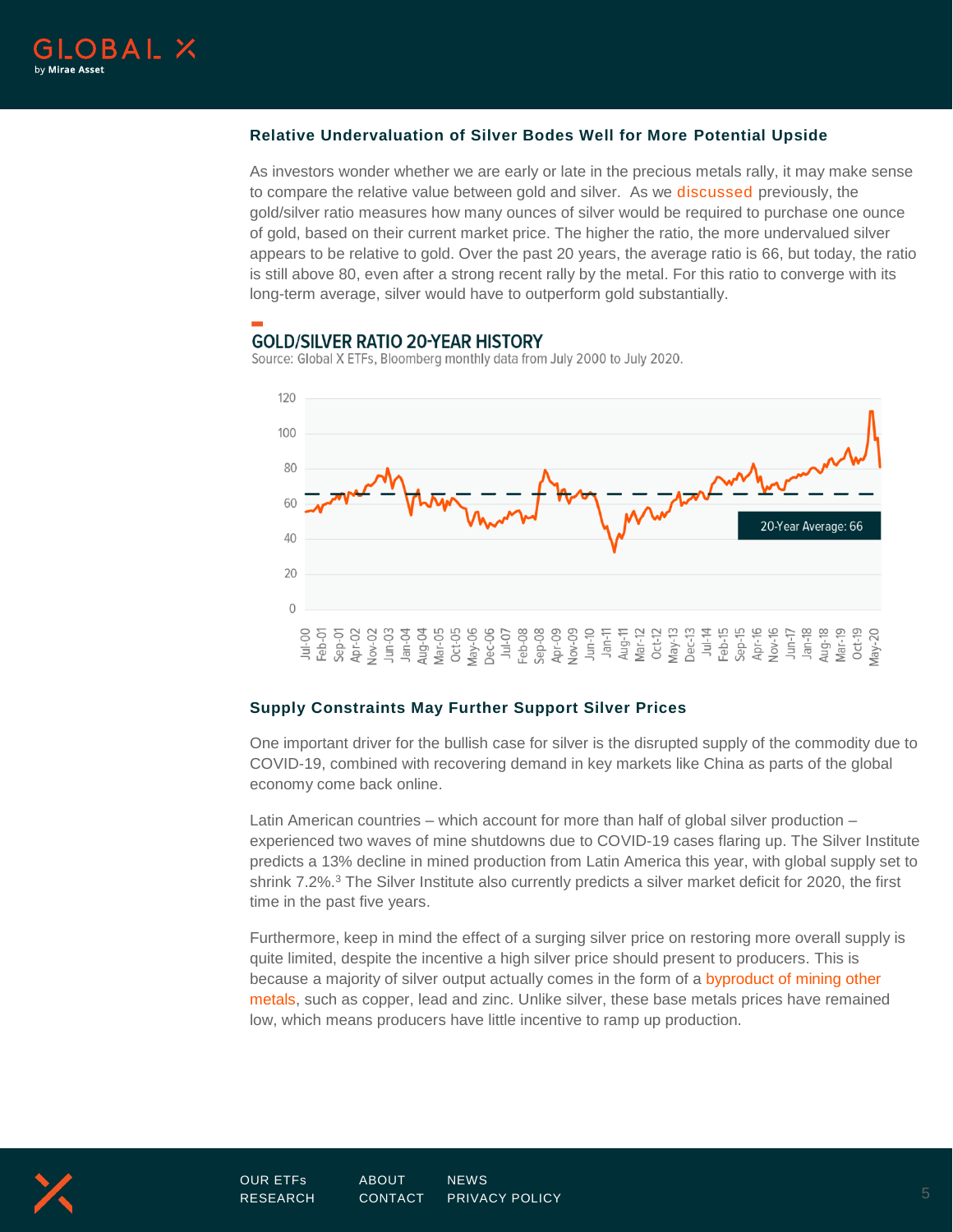

# SILVER VERSUS COPPER, LEAD AND ZINC PERFORMANCE YEAR-TO-DATE

Source: Global X ETFs, Bloomberg data as of 8/5/20. Performance is measured by change in the spot prices of metals. Data represents past performance. Past performance is not indicative of future results.



#### **Conclusion**

Precious metals tend to play an important role in portfolios under certain economic conditions, including: 1) rising volatility, 2) low real interest rates, 3) changes in supply and demand. Currently, all three of these factors are becoming ever more relevant with heightened geopolitical risks, historical central bank actions, and sidelined output.

As recent flows suggest investors are increasingly considering adding precious metals to their portfolios, it is important to note that there are many implementation considerations for precious metals investing. The most common options include buying the physical commodity, using derivatives such as futures, or investing in an ETF that holds a basket of [gold](https://www.globalxetfs.com/funds/goex/) or [silver](https://www.globalxetfs.com/funds/sil/) mining stocks. The third option here gives investors leveraged exposure to the underlying metal's price movements and potentially favorable taxation compared to physical commodity and future contracts. Stocks held for more than a year are taxed at long term capital gains rates, whereas futures are taxed at the blended 60/40 long term/short term rate, and physical metals are taxed at a 28% collectibles rate.

- 1. Bloomberg. Data for full-year 2019 (1/1/2019 to 12/31/2019) and Jan-Jul 2020 (1/1/2020 to 7/31/2020).
- 2. Statista, "Global demand for gold by purpose quarterly 2016-2020", August 7, 2020
- 3. Bloomberg, "The Other Reason Silver Is Soaring: Disruptions in Latin America", July 29, 2020